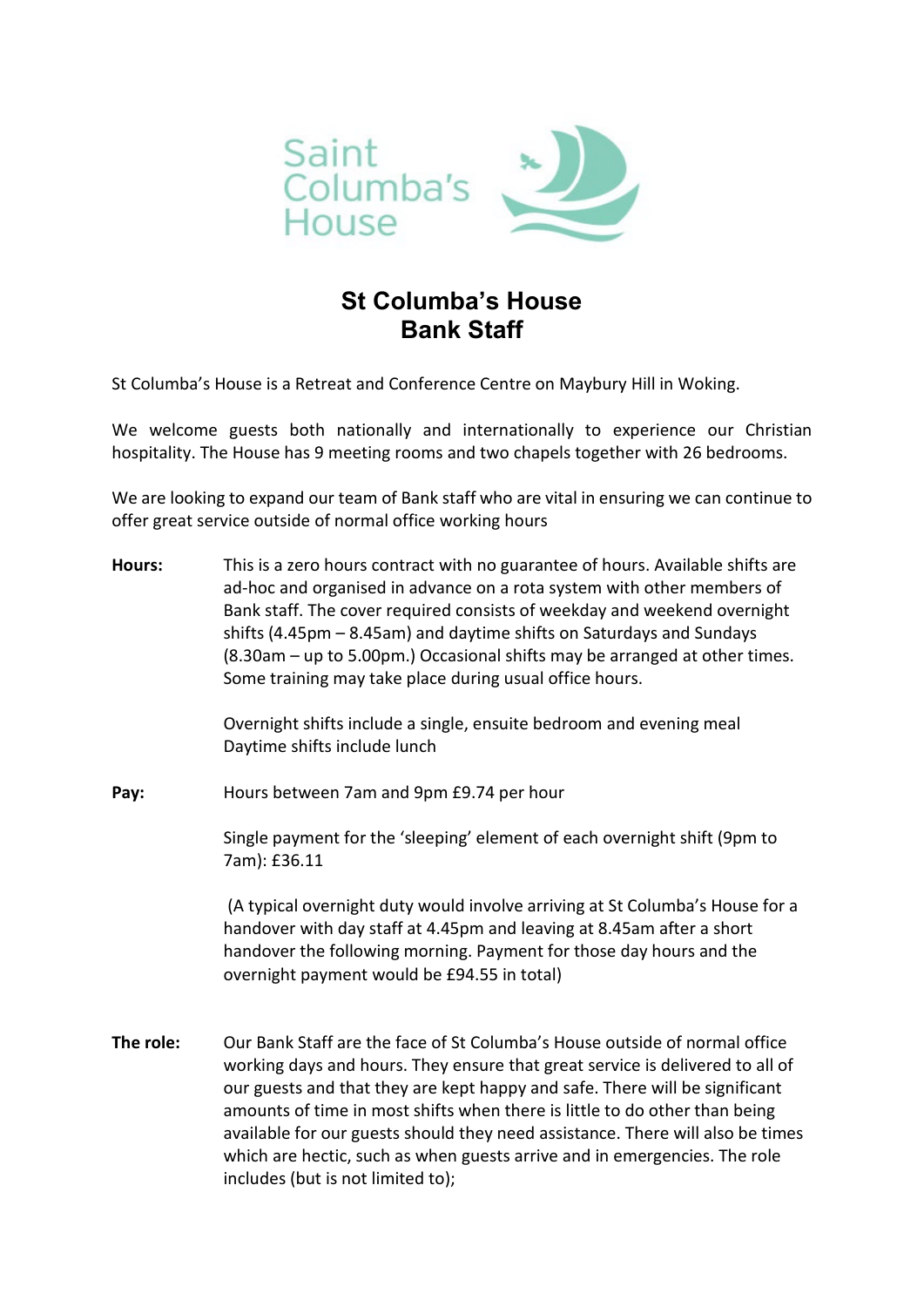- Being on call for any fire or medical emergencies
- Being first point of contact for troubleshooting any issues including guests' needs, buildings or facilities issues.
- Covering the Reception desk, welcoming our guests, delivering Welcome Talks and answering any queries or telephone calls
- Ensuring the building is locked, safe and secure before going to bed or at the end of your shift if all guests have left, including our annexe, Redwood House.
- Being on call during sleeping shifts (any worked hours will be paid additionally), keeping the House mobile phone and fire emergency bag with you at all times.
- Putting out breakfast for guests in our refectory in the morning
- Keeping meeting rooms tidy, replenishing water in meeting rooms and occasionally changing room layouts where required
- Keeping the foyer area clean, tidy and presentable. Replenishing the tea and coffee station where required
- Assisting, when needed, with food service
- Setting up Eucharists in our Worship spaces where guests have requested it
- Taking cash and card payments
- Doing a handover with incoming/outgoing staff, and/or reading and writing handover notes.
- Escalating to other members of staff appropriately (e.g. in the event of a major incident)
- Redwood House is a 4 bed house in our grounds. It is sometimes let to groups using the main house, and other times is let as self-catered accommodation. Bank staff are expected to support guests in Redwood House as appropriate.
- Shifts will usually include a certain amount of "down time" when there is little to do but be available should our guests need assistance. Bank staff can read, study, watch or listen to entertainment (using headphones) etc, so long as they take off any headphones or otherwise make themselves welcoming and available when guests are in the vicinity of the office (e.g. when arrivals are due, during guest tea breaks, etc)